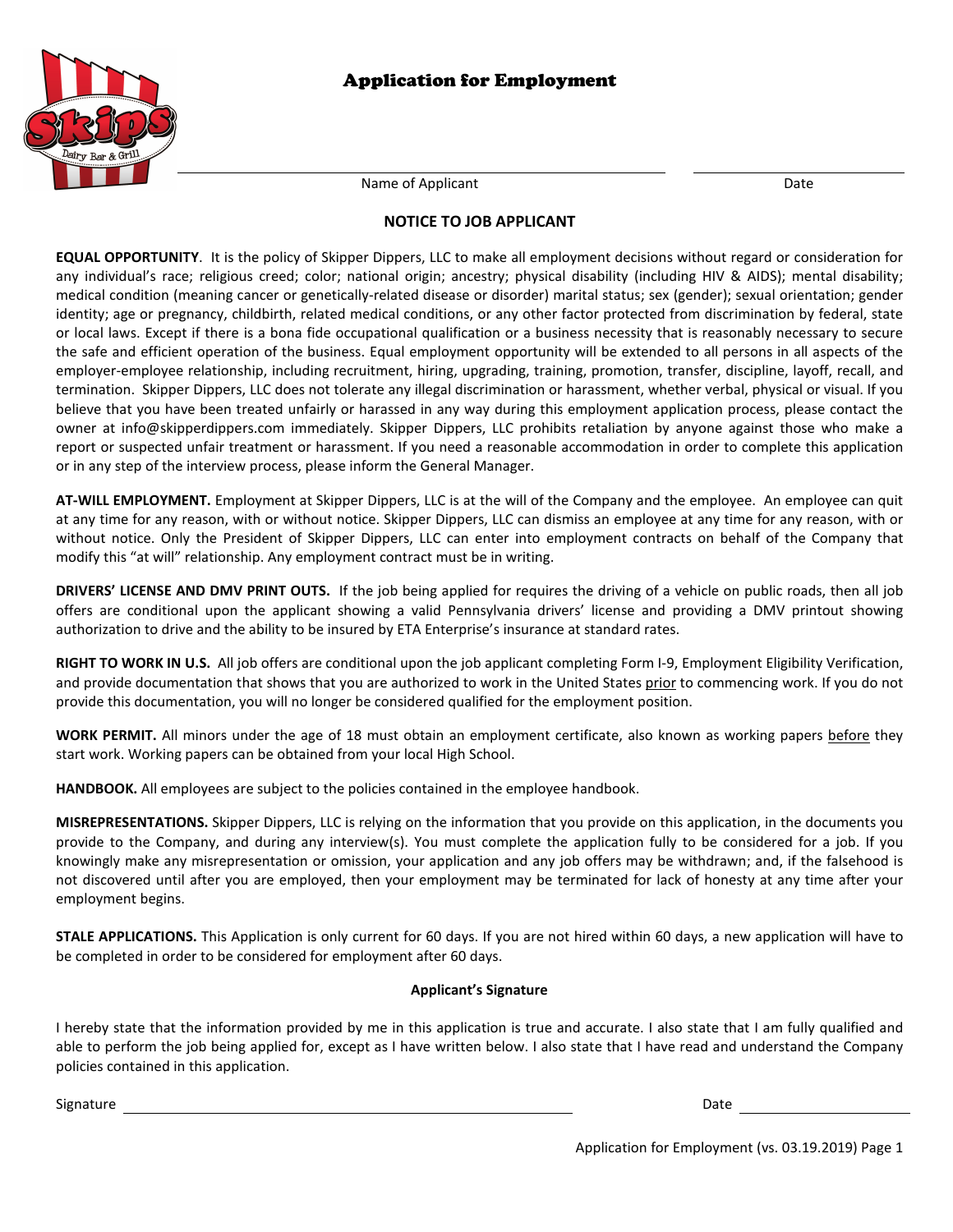

# Application for Employment

## Please Print Clearly

Today's Date:

| Name:                                                                                                                                                               |                                                        |             |                                                                               |     |
|---------------------------------------------------------------------------------------------------------------------------------------------------------------------|--------------------------------------------------------|-------------|-------------------------------------------------------------------------------|-----|
| <b>Present Address:</b>                                                                                                                                             | Last                                                   | First       |                                                                               | MI  |
|                                                                                                                                                                     | Street                                                 | City        | State                                                                         | Zip |
| <b>Mailing Address:</b>                                                                                                                                             |                                                        |             |                                                                               |     |
|                                                                                                                                                                     | Street / P.O. Box                                      | City        | State                                                                         | Zip |
| Cell Phone:                                                                                                                                                         |                                                        | Home Phone: | Email:                                                                        |     |
|                                                                                                                                                                     | Are you legally eligible for employment in the U.S.A.? | Yes         | No (If yes, verification will be required)                                    |     |
| Are you at least 18 years of age?                                                                                                                                   | Yes    No                                              |             | If no, can you furnish a work permit to work as a minor? $\Box$ Yes $\Box$ No |     |
| Have you ever been convicted by any court of a criminal offense?<br>Yes<br>No                                                                                       |                                                        |             |                                                                               |     |
| Have you ever received a Dishonorable Discharge from the armed services?<br>Yes<br>No                                                                               |                                                        |             |                                                                               |     |
| If you are applying for a position that requires you to drive a vehicle on<br>public roads, has your drivers' license ever been suspended or revoked?<br>Yes<br>No. |                                                        |             |                                                                               |     |
| Have you ever worked here before?<br>If yes, list dates:<br>Yes  <br>No                                                                                             |                                                        |             |                                                                               |     |
| Date first available for work:                                                                                                                                      |                                                        |             | Asking Wage:                                                                  |     |
| Walk-in<br>Referred by:<br>How did you learn about us?<br>Ad                                                                                                        |                                                        |             |                                                                               |     |
| Position(s) applying for:                                                                                                                                           |                                                        |             |                                                                               |     |

**Employment Experience:** List your present or last job and go backwards. If you need additional space, please continue on a separate sheet of paper. You may attach a resume, but the following still needs to be completed.

| <b>Employer Name:</b>                                                                  |                                                |                                                                                                                                                                                                                                |             |  |  |  |
|----------------------------------------------------------------------------------------|------------------------------------------------|--------------------------------------------------------------------------------------------------------------------------------------------------------------------------------------------------------------------------------|-------------|--|--|--|
| Address:                                                                               |                                                | City: and the control of the control of the control of the control of the control of the control of the control of the control of the control of the control of the control of the control of the control of the control of th | State, Zip: |  |  |  |
| Telephone Number:                                                                      |                                                |                                                                                                                                                                                                                                |             |  |  |  |
| Dates Employed:                                                                        | Starting:                                      | Ending:                                                                                                                                                                                                                        |             |  |  |  |
| Wage Rate:                                                                             | Starting:                                      | Ending:                                                                                                                                                                                                                        |             |  |  |  |
| Job Title:                                                                             |                                                | Supervisor's Name:                                                                                                                                                                                                             |             |  |  |  |
| Describe any specialized training, apprenticeship, or skills you received at this job: |                                                |                                                                                                                                                                                                                                |             |  |  |  |
|                                                                                        |                                                |                                                                                                                                                                                                                                |             |  |  |  |
| Reason for Leaving:                                                                    |                                                |                                                                                                                                                                                                                                |             |  |  |  |
|                                                                                        |                                                |                                                                                                                                                                                                                                |             |  |  |  |
| Internal Use Only:<br><b>Action Taken:</b>                                             | Interviewer:<br>Hired Start Date:<br>Not Hired | Date & Time of Interview<br>Rate of Pay:                                                                                                                                                                                       | Position:   |  |  |  |

Application for Employment (vs. 03.19.2019) Page 2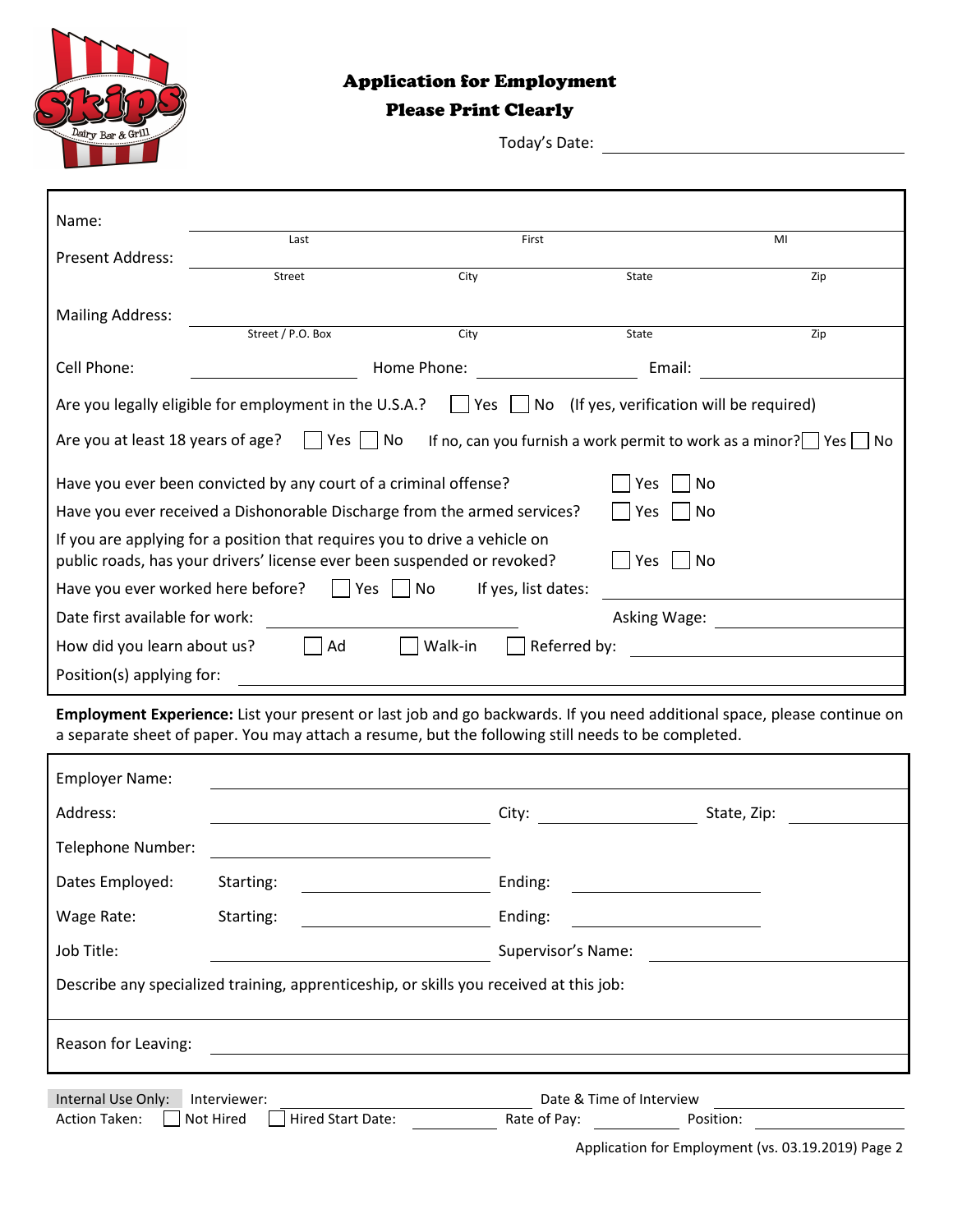| <b>Employer Name:</b>                                                                  |           |                    |            |  |  |
|----------------------------------------------------------------------------------------|-----------|--------------------|------------|--|--|
| Address:                                                                               |           | City               | State, Zip |  |  |
| Telephone Number:                                                                      |           |                    |            |  |  |
| Dates Employed:                                                                        | Starting: | Ending:            |            |  |  |
| Wage Rate:                                                                             | Starting: | Ending:            |            |  |  |
| Job Title:                                                                             |           | Supervisor's Name: |            |  |  |
| Describe any specialized training, apprenticeship, or skills you received at this job: |           |                    |            |  |  |
|                                                                                        |           |                    |            |  |  |
| Reason for Leaving:                                                                    |           |                    |            |  |  |
|                                                                                        |           |                    |            |  |  |

Explanation of Gaps in Employment: Please explain why you were not employed if there are gaps in your employment history. (Use back of sheet if necessary)

Explanation of Terminations: If you ever had your employment terminated or you ever quit in lieu of being terminated, please explain. (Use back of sheet if necessary)

**Education**: List your education, starting with high school.

Г

| Name of School:                                                                                    |             |            | Last Grade Completed: |               |  |  |
|----------------------------------------------------------------------------------------------------|-------------|------------|-----------------------|---------------|--|--|
| Type of School:                                                                                    | High School | Trade      | College               | Post-Graduate |  |  |
| Location of School:                                                                                |             |            |                       |               |  |  |
| Diploma / Degree Earned:                                                                           | General     | <b>GED</b> | Other (Describe)      |               |  |  |
| Describe Course of Study:                                                                          |             |            |                       |               |  |  |
| *Describe any specialized training, skill building, apprenticeships, or activities you engaged in: |             |            |                       |               |  |  |
|                                                                                                    |             |            |                       |               |  |  |
|                                                                                                    |             |            |                       |               |  |  |
|                                                                                                    |             |            |                       |               |  |  |
| Name of School:                                                                                    |             |            | Last Grade Completed: |               |  |  |
| Type of School:                                                                                    | High School | Trade      | College               | Post-Graduate |  |  |
| Location of School:                                                                                |             |            |                       |               |  |  |
| Diploma / Degree Earned:                                                                           | General     | <b>GED</b> | Other (Describe)      |               |  |  |
| Describe Course of Study:                                                                          |             |            |                       |               |  |  |
| *Describe any specialized training, skill building, apprenticeships, or activities you engaged in: |             |            |                       |               |  |  |

\*You do not have to include any information that may indicate your race, color, gender, national origin, disability, or other legally protected status.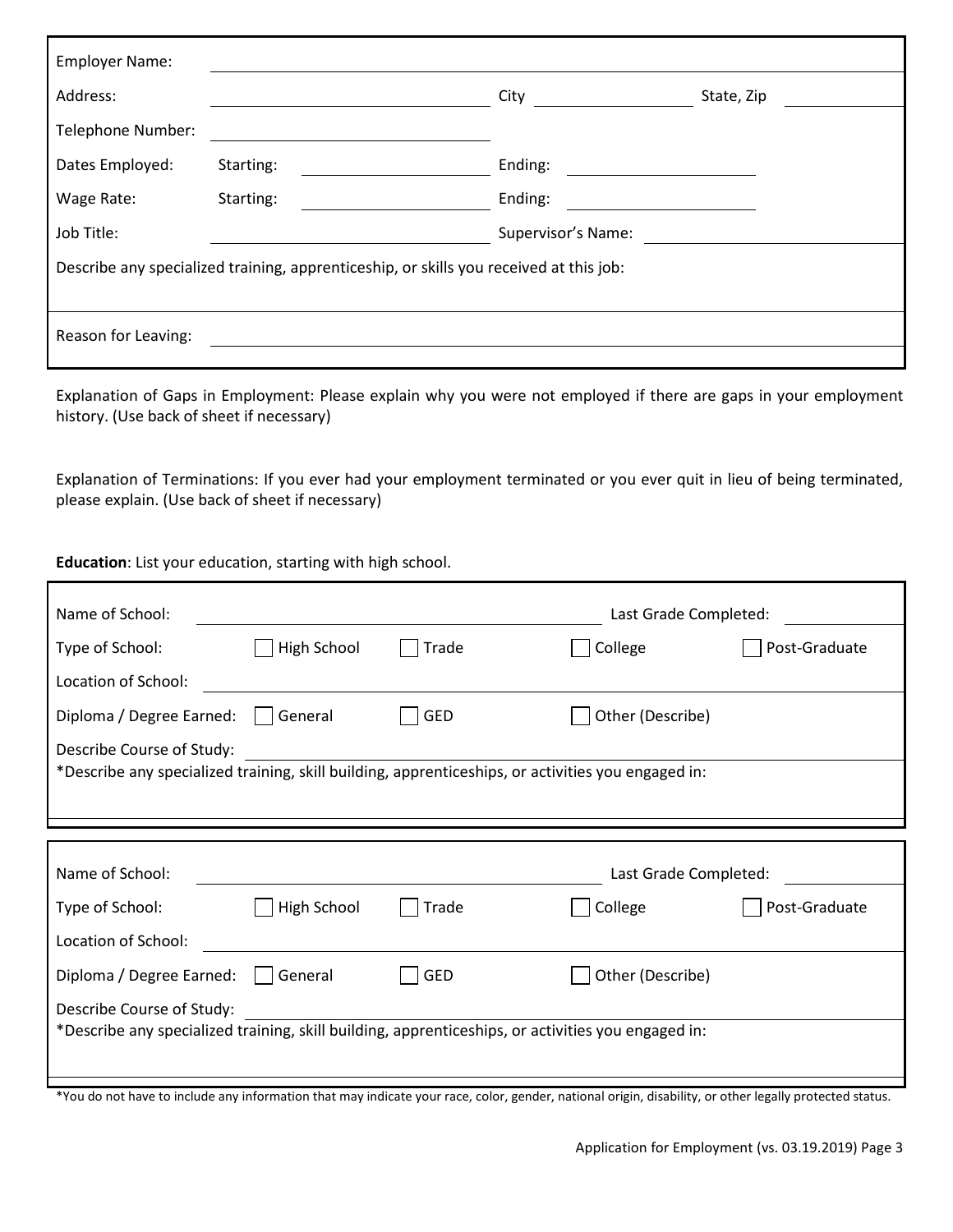**Special Skills & Qualifications:** Provide any additional information, such as special skills and qualifications not already mentioned, that you feel may be helpful in considering your application. (Use back of sheet if necessary)

**Job Limitations:** If a job description is attached, please list any essential functions of the job that you cannot perform, or that you cannot perform without direct threat or injury to yourself or others. Also provide suggestions of any accommodations that may allow you to perform those essential functions. (Use back of sheet if necessary)

### **Schedule Availability:**

**Full Time:** I am available and desire to work full-time (35 – 40 hours).

**Part Time:** I am available and desire to work part – time (less than 35 hours).

|                                      | Monday  | Tuesday | Wednesday | Thursday | Friday  | Saturday | Sunday  |
|--------------------------------------|---------|---------|-----------|----------|---------|----------|---------|
|                                      | All Day | All Day | All Day   | All Day  | All Day | All Day  | All Day |
| l am <u>NOT</u><br><b>Available:</b> | From:   | From:   | From:     | From:    | From:   | From:    | From:   |
|                                      | To:     | To:     | To:       | To:      | To:     | To:      | To:     |
| Comments:                            |         |         |           |          |         |          |         |
|                                      |         |         |           |          |         |          |         |

*Note:* Work schedules are subject to change, and overtime may be required. No one is hired for any guaranteed number of hours or work times.

**References:** Please provide three references that can provide information about your work skills and work habits. Please do not list relatives.

|                                                                                         |       | <b>Phone Numbers</b>                                                                                                                                                                                                                 |
|-----------------------------------------------------------------------------------------|-------|--------------------------------------------------------------------------------------------------------------------------------------------------------------------------------------------------------------------------------------|
| Name:                                                                                   | Work: | the control of the control of the control of                                                                                                                                                                                         |
| Address:                                                                                | Home: |                                                                                                                                                                                                                                      |
|                                                                                         | Cell: |                                                                                                                                                                                                                                      |
| Current or Past Relationship:   Supervisor   Co-Worker   Friend   Other (Specify)       |       | <u> 1989 - John Stein, Amerikaansk politiker (</u>                                                                                                                                                                                   |
|                                                                                         |       |                                                                                                                                                                                                                                      |
|                                                                                         |       | <b>Phone Numbers</b>                                                                                                                                                                                                                 |
| Name:                                                                                   | Work: | <u> 1989 - Johann Barn, mars ann an t-Aonaich an t-Aonaich an t-Aonaich an t-Aonaich an t-Aonaich ann an t-Aonaich</u>                                                                                                               |
| Address:                                                                                | Home: |                                                                                                                                                                                                                                      |
|                                                                                         | Cell: |                                                                                                                                                                                                                                      |
| Current or Past Relationship: Supervisor Co-Worker Friend Other (Specify)               |       | <u>and the state of the state of the state of the state of the state of the state of the state of the state of the state of the state of the state of the state of the state of the state of the state of the state of the state</u> |
|                                                                                         |       |                                                                                                                                                                                                                                      |
|                                                                                         |       | <b>Phone Numbers</b>                                                                                                                                                                                                                 |
| Name:                                                                                   | Work: | <u> 1989 - Jan Stern Stern Stern Stern Stern Stern Stern Stern Stern Stern Stern Stern Stern Stern Stern Stern Stern Stern Stern Stern Stern Stern Stern Stern Stern Stern Stern Stern Stern Stern Stern Stern Stern Stern Stern</u> |
| Address:                                                                                | Home: |                                                                                                                                                                                                                                      |
|                                                                                         | Cell: |                                                                                                                                                                                                                                      |
| Current or Past Relationship:   Supervisor     Co-Worker     Friend     Other (Specify) |       |                                                                                                                                                                                                                                      |